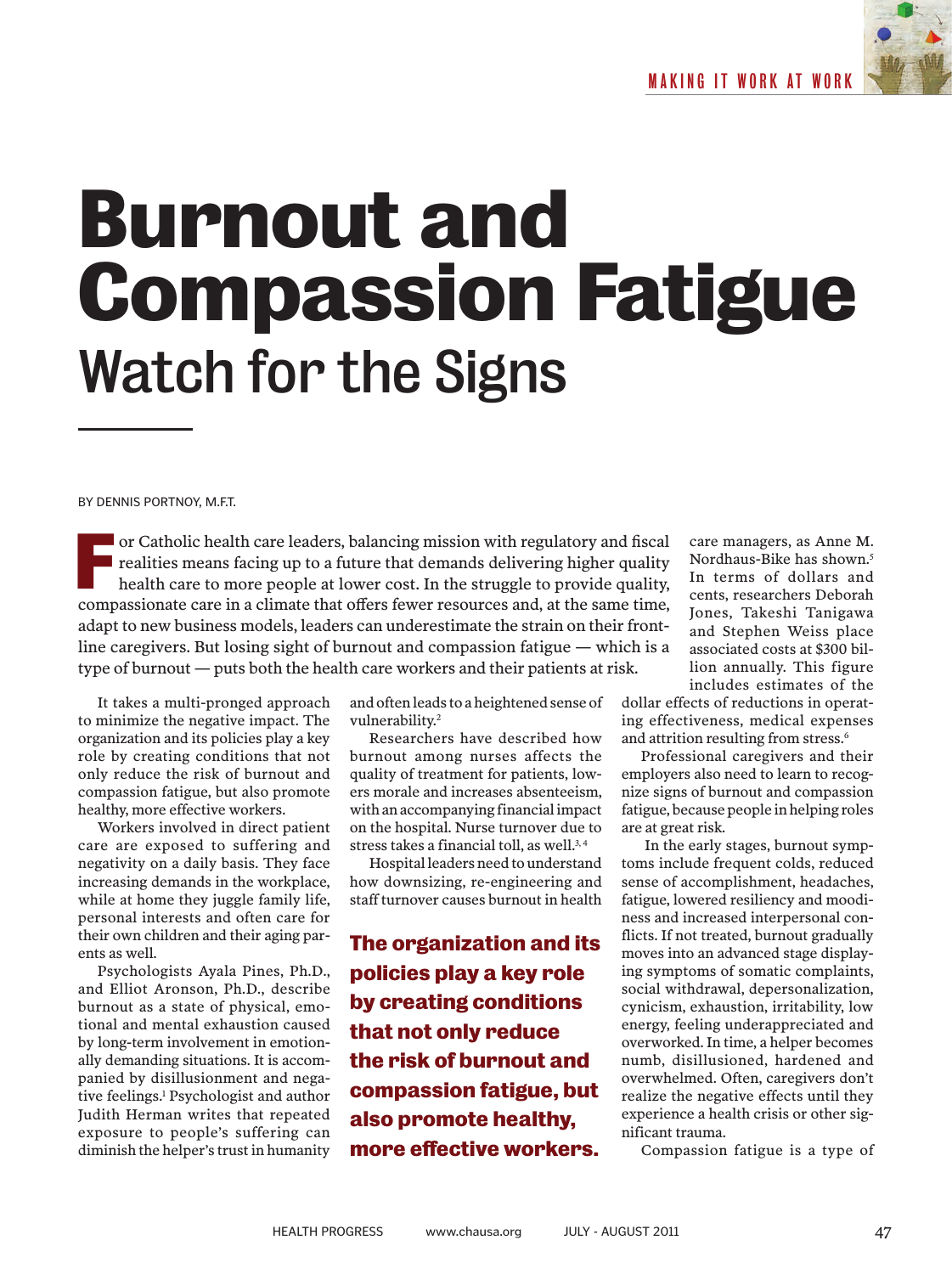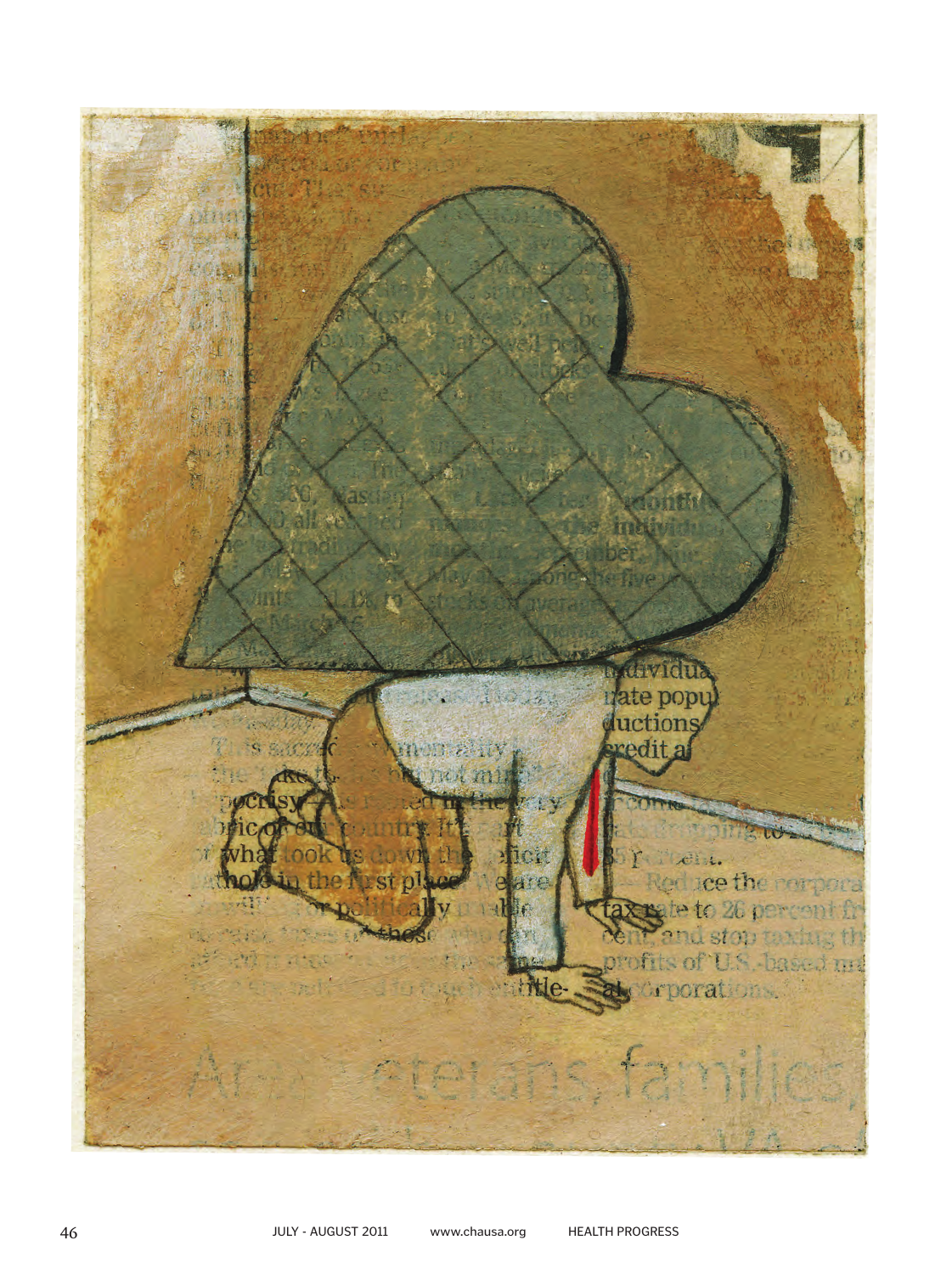## **Compassion fatigue is caused by empathy. It is the natural consequence of stress resulting from caring for and helping traumatized or suffering people.**

burnout. It emerges suddenly and with little warning, and it is usually more pervasive than burnout. In addition to regular burnout symptoms, a person experiencing compassion fatigue can feel a loss of meaning and hope and can have reactions associated with Post Traumatic Stress Disorder (PTSD) such as strong feelings of anxiety, difficulty concentrating, being jumpy or easily startled, irritability, difficulty sleeping, excessive emotional numbing, intrusive images of another's traumatic material. Past traumas can also be activated. Long-term effects include reduced empathy, diminished sense of personal safety, reduced sense of control, hopelessness, increased involvement in escape activities and chronic overeating, drug or alcohol use.

#### **COMPASSION FATIGUE BURNOUT SYMPTOMS**

## *Cognitive*

Lowered concentration, apathy, rigidity, disorientation, minimization, preoccupation with trauma

## *Emotional*

Powerlessness, anxiety, guilt, anger, numbness, fear, helplessness, sadness, depression, depleted, shock, blunted or enhanced affect.

Experiencing troubling dreams similar to a patient's dream. Suddenly and involuntarily recalling a frightening experience while working with a patient or family

## *Behavioral*

Irritable, withdrawn, moody, poor sleep, nightmares, appetite change, hyper-vigilance, isolating

## *Spiritual*

Questioning life's meaning, pervasive hopelessness, loss of purpose, questioning of religious beliefs, loss of faith/skepticism

## *Somatic*

Sweating, rapid heartbeat, breathing difficulty, aches and pains, dizziness, impaired immune system, headaches, difficulty falling or staying asleep

Much of the research on compassion fatigue has focused on counselors and first responders who work with trauma victims. Laurie Anne Pearlman and Lisa McCann, who have done

research on the long-term effects of compassion fatigue, report helpers develop a diminished sense of personal safety and disrupted schemas around trust, vulnerability, meaning and control. 7

There is overlap between burnout and compassion fatigue, and an individual can suffer from both. They share some symptoms, and both take a toll on health and on relationships. Both affect the workplace in low morale, absenteeism, decreased motivation and apathy, though people suffering from compassion fatigue often love their jobs.

Compassion fatigue is caused by empathy. It is the natural consequence of stress resulting from caring for and helping traumatized or suffering people. It involves a preoccupation with an individual or his or her trauma, and it doesn't require being present at the stressful event. Simply being exposed to another person's painful narrative can be enough. Author and researcher Beth Hudnall Stamm defines compassion fatigue as the convergence of primary stress, secondary traumatic stress and cumulative stress in the lives of helping professionals and other care providers.8

For those in the helping professions, early recognition and improved self-care both in and out of the workplace are key to creating wellness. Many caregivers focus on others at the expense of their own well-being. It is crucial for them to replenish themselves and commit to having a life outside of work that includes daily nurturing activities. People often understand this concept intellectually, but the knowledge doesn't necessarily lead to taking better care of themselves.

It is important for individuals and their employers to recognize and challenge the psychological obstacles that get in the way of self-care, such as the belief that focusing on personal needs is selfish or indulgent. Enlightened self-interest is quite different from narcissistic preoccupation. Self-care actually increases a caregiver's capacity to care for others. Self-care, however, is not just about making healthy lifestyle choices — it is about being present with one's feelings, sensations and intuitive guidance in order to detect what is best in any given moment.

A 2010 study done on nurses and compassion fatigue revealed that compassion fatigue was sig-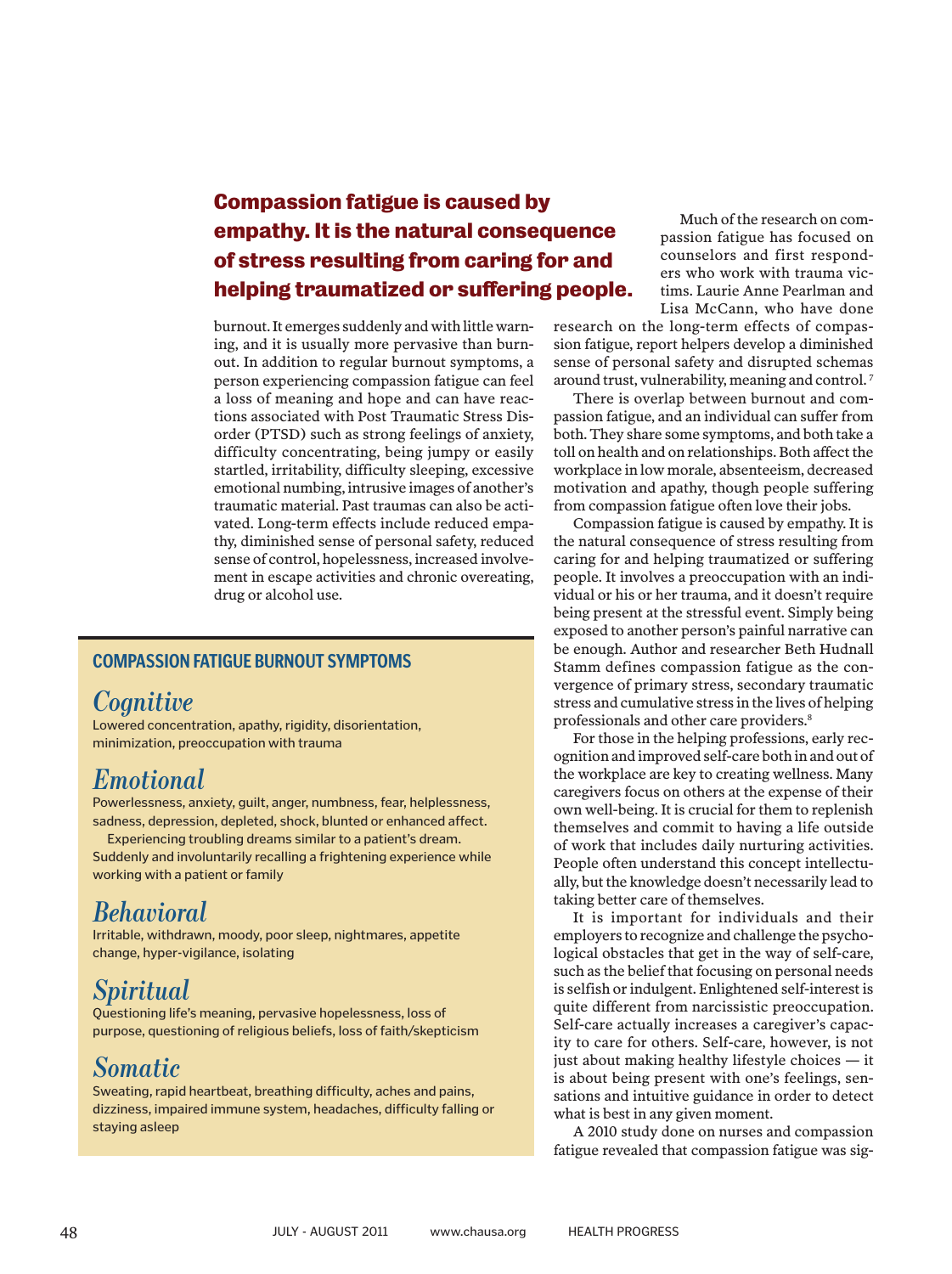

nificantly higher in nurses who worked 8-hour shifts compared with nurses who worked 12-hour shifts.<sup>9</sup> Compassion satisfaction was significantly higher in intensive-care-unit nurses than in emergency department nurses. Nurses with the least experience reported significantly higher rates of compassion satisfaction compared to the more experienced nurses.

Compassion satisfaction was strongly negatively correlated with numerous items on the compassion fatigue and burnout subscales. Nurses who had higher compassion satisfaction scores were more interpersonally "fulfilled," as defined by scores on "being happy," "being me," and "being connected to others." These nurses did not feel as trapped and did not experience difficulty separating personal life and work. They were less likely to feel exhausted, bogged down or "on the edge."

Compassion fatigue was often triggered by patient care situations in which nurses:

■ Believed that their actions would "not make a difference" or "never seemed to be enough"

Experienced problems with the system (high patient census, heavy patient assignments, high acuity, overtime and extra workdays)

Had personal issues, such as inexperience or inadequate energy

- Identified with the patients
- Overlooked serious patient symptoms

To offset and reduce the risk of burnout and compassion fatigue in staff members,

organizations and managers can: Create an open environment

where employees have a venue for mutual support. Encourage employees in meetings and with supervisors to talk about how they are affected by their work

Offer training that educates employees about burnout and compassion fatigue and how to recognize the symptoms

Share the caseload among team members, particularly the most difficult cases

Make time for social interaction among teams. Social events and a yearly retreat away from the workplace can build cohesion and trust

Encourage healthy self-care habits such as good nutrition, sleep, taking work breaks

Reward effort and offer flexible work hours

Offer training that focuses on self-care and

life balance as a way to build resilience to stress

Incorporating elements from existing programs such as the approach developed by therapist J. Eric Gentry, Ph.D., can also help.10 Gentry's approach has several components. The first involves what he calls intentionality, in which he focuses on helpers becoming more self-directed and developing an internal locus of control. This includes articulating a personal and professional mission statement focusing on goals and what's important to them.

The next component is recognizing and accepting symptoms and committing to addressing personal issues. This includes identifying triggers and which client issues activate the symptoms. His program emphasizes learning skills to deal with responses to stress — self-soothing and grounding, self-care, boundary setting, eye movement desensitization and cognitive restructuring.

There are programs that focus on stress management for nursing staff that incorporate mindfulness training, relaxation techniques and selfcare practices. Anderson Torres, Ph.D., director of health initiatives, at Bon Secours New York Health System/Schervier, has implemented a program using guided imagery, cognitive desensitization and breathing exercises to help nurses cope with stress.

These sessions, a part of Bon Secours' corporate wellness program, are scheduled when departments identify a need. Torres notes that

**Caregivers need to be able to deliver service excellence without compromising their well-being. It is important for them and for their employers to recognize early warning signs of burnout and compassion fatigue.**

> frequent focus on stress management in a supportive environment — in daily staff "huddles," for instance — helps to normalize feelings related to stress. As I note below, these stress-related feelings can be accompanied by feelings of anxiety and isolation and even guilt, further compounding the problem and making it harder for staff members to seek help.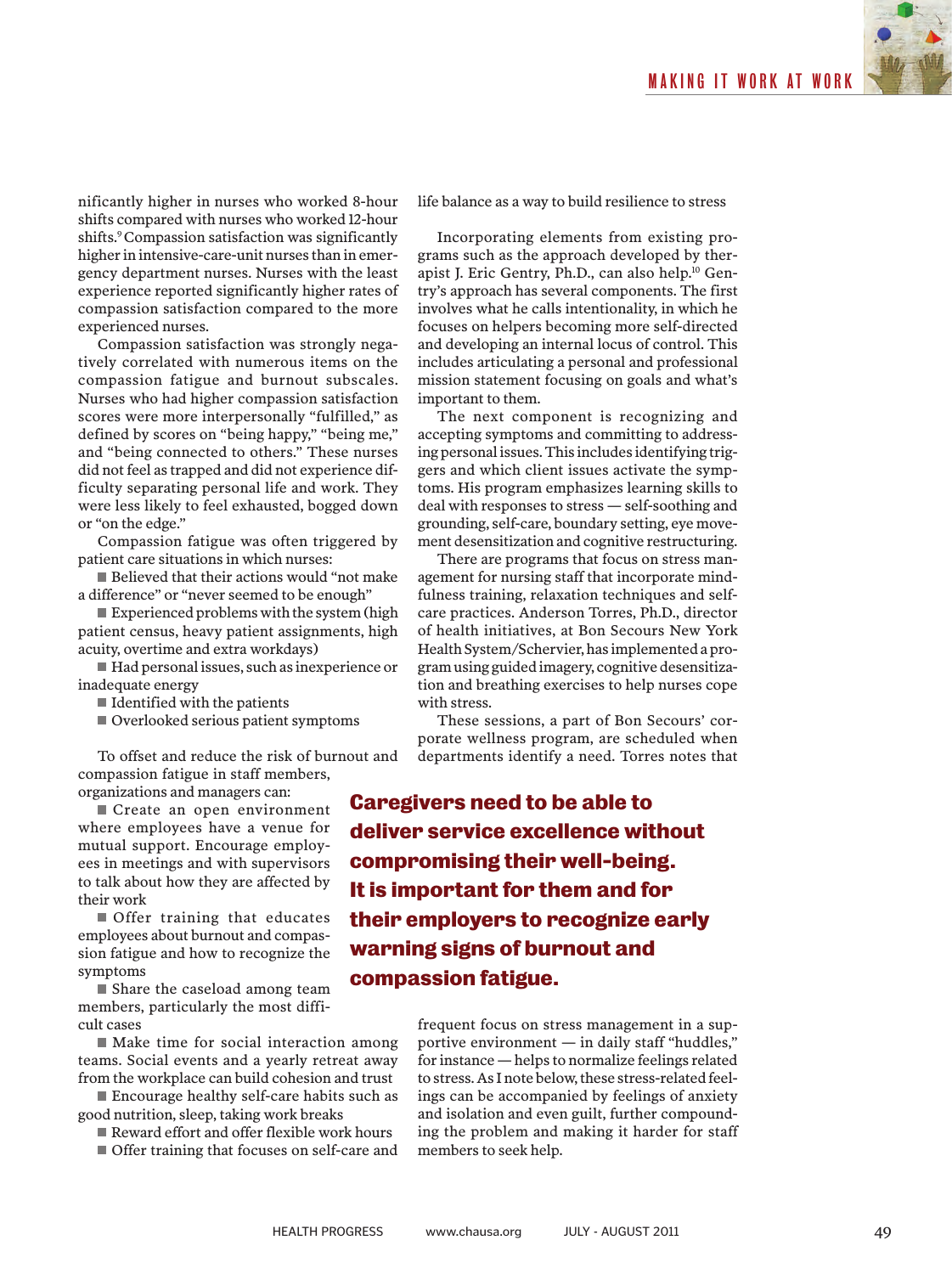While anecdotal evidence suggests such programs are helpful, more research on effectiveness of such methods is needed. More research also is needed to demonstrate the effectiveness of various techniques and programs in addressing problems related to compassion fatigue.

My own approach emphasizes underlying factors that block helpers from implementing selfcare strategies, attitudes that increase susceptibility to burnout and compassion fatigue and identifying beliefs that lead to over-identifying with the role of helper.

For example, when helpers' self-concept and sense of worth is based primarily on their strengths, accomplishments, dependability, competence and self-sufficiency, they often take on too much and have an excessive need for control. They have difficulty delegating, recognizing their need for support and are much better at giving than they are at receiving. Since they are disconnected from their emotional needs, they are unable to focus on self-care.

Their inability to embrace their vulnerability, to let go and get support makes them susceptible to burnout and compassion fatigue. It's hard for them to acknowledge their limitations and mistakes, and they equate limitation with failure and being weak. They are rescuers and thrive on fixing problems.

#### **ADDITIONAL RESOURCES**

#### *WEBSITES*

*www.proqol.org* Professional quality of life information, including compassion fatigue/burnout Professional Quality of Life Scale self-test

*www.myselfcare.org* Self-care quiz, articles

*www.compassionfatigue.org* Information for caregivers

*www.giftfromwithin.org* Information and articles for post-traumatic stress syndrome survivors and their caregivers

#### *BOOKS*

*How Can I Help? Stories and Reflections on Service*, by Ram Dass and Paul Gorman (Knopf, 1985) 256 pages, \$12

*The Truth about Burnout: How Organizations Cause Personal Stress and What to Do About It*, Christina Maslach and Michael P. Leiter (Jossey-Bass, 1997) 200 pages, \$25

They are often very productive, but in the long run, they crash and burn.

Another example is helpers whose worth is defined by the good they do for others. They put everyone else's needs before their own needs and absorb the suffering of others.

Caregivers need to be able to deliver service excellence without compromising their wellbeing. It is important for them and for their employers to recognize early warning signs of burnout and compassion fatigue. It is also essential that workers in all levels of health professions engage in self-care practices, learn to modulate their responses to the stresses around them, be aware of destructive attitudes and reach out for help.

**DENNIS PORTNOY** is a licensed psychotherapist who has been in private practice for over 25 years. Located in San Francisco, he also specializes in training helping professionals in preventing and counteracting burnout and compassion fatigue.

#### **NOTES**

1. Ayala Malakh-Pines and Elliot Aronson, *Career Burnout: Causes and Cures* (New York: Free Press, 1989). 2. Judith Herman, *Trauma and Recovery: The Aftermath of Violence — From Domestic Abuse to Political Terror* (New York: Basic Books, 1997).

3. Cheryl Bland Jones, Michael Gates, "The Costs and Benefits of Nurse Turnover: A Business Case for Nurse Retention," *OJIN: The Online Journal of Issues in Nursing*  12 no. 3 (Sept. 30, 2007): Manuscript 4.

4. D. Ragsdale, E.L. Burns and S. Houston, "Absentee Patterns among OR Staff," *AORN Journa*l 53, no. 5 (1991):1215-21.

5. Anne Nordhaus-Bike, "The Battle Against Burnout," *Hospital and Health Networks* 69, no. 10 (1995): 36-40. 6. Deborah Jones, Takeshi Tanigawa and Stephen Weiss, "Stress Management and Workplace Disability in the U.S., Europe and Japan," *Journal of Occupational Health* 45, no. 1 (2003):1-7.

7. Lisa McCann amd Laurie Anne Pearlman, "Vicarious Traumatization: A Framework for Understanding the Psychological Effects of Working with Victims," *Journal of Traumatic Stress* 3, no. 1 (1990): 131

8. Beth Hudnall Stamm, *Secondary Traumatic Stress: Self-Care Issues for Clinicians, Researchers, and Educators* (Sidran Press, 1999).

9. Elizabeth A. Yoder, "Caring Too Much: Compassion Fatigue in Nursing," *Applied Nursing Research* 23, no. 4 (2010): 191-197.

10. Information about J. Erik Gentry's programs is available through his website, www.compassionunlimited. com.